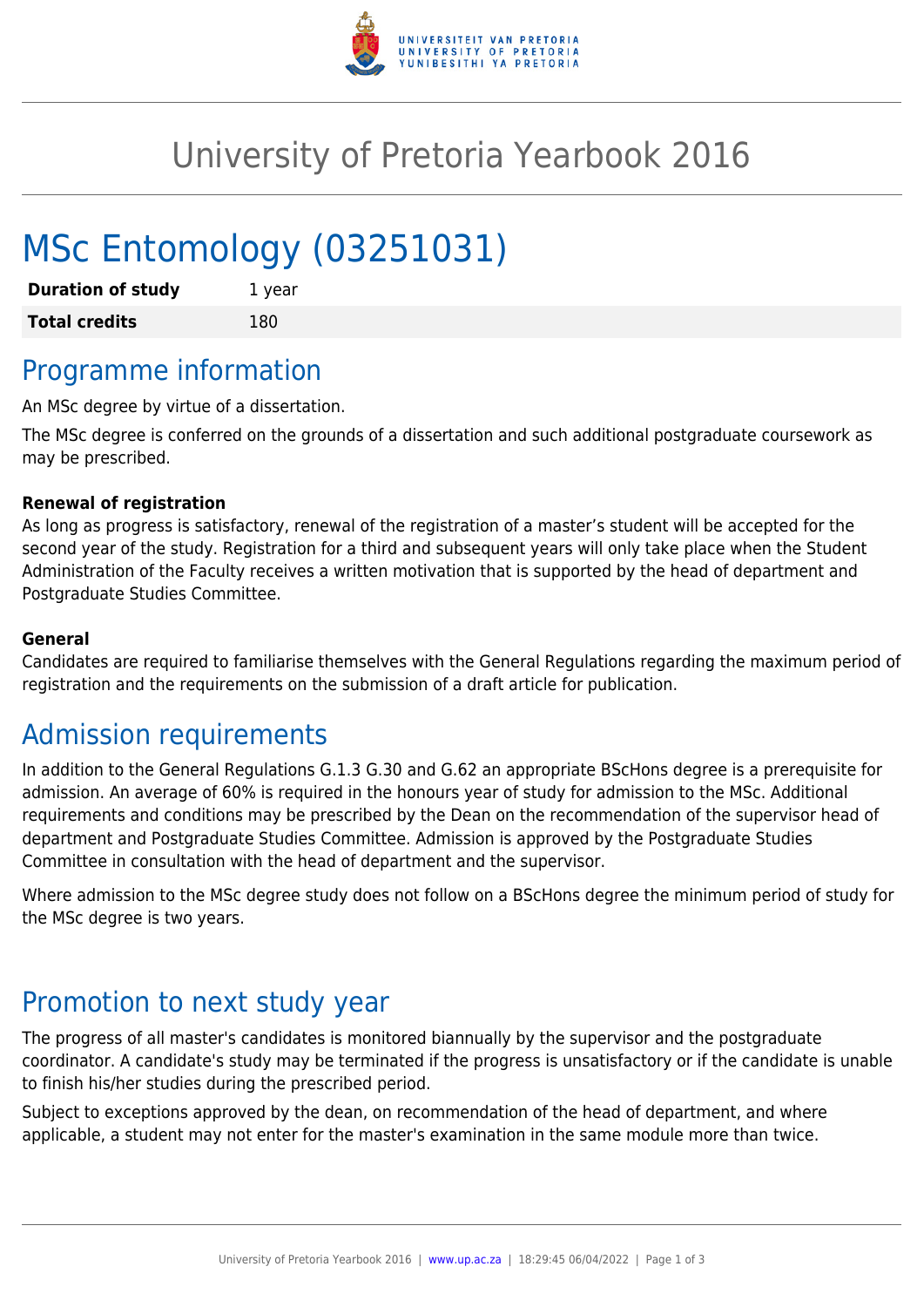

### Pass with distinction

The MSc degree is conferred with distinction to candidates who obtain a final average mark of at least 75% and a mark of at least 75% for the dissertation/mini-dissertation from each of the members of the examination panel. Where a member of the examination panel awards a mark of less than 75% for the dissertation/mini-dissertation, that member of the examination panel must offer, in writing, support for his/her decision, or indicate in writing that he/she supports the examination committee's decision to confer the degree with distinction.